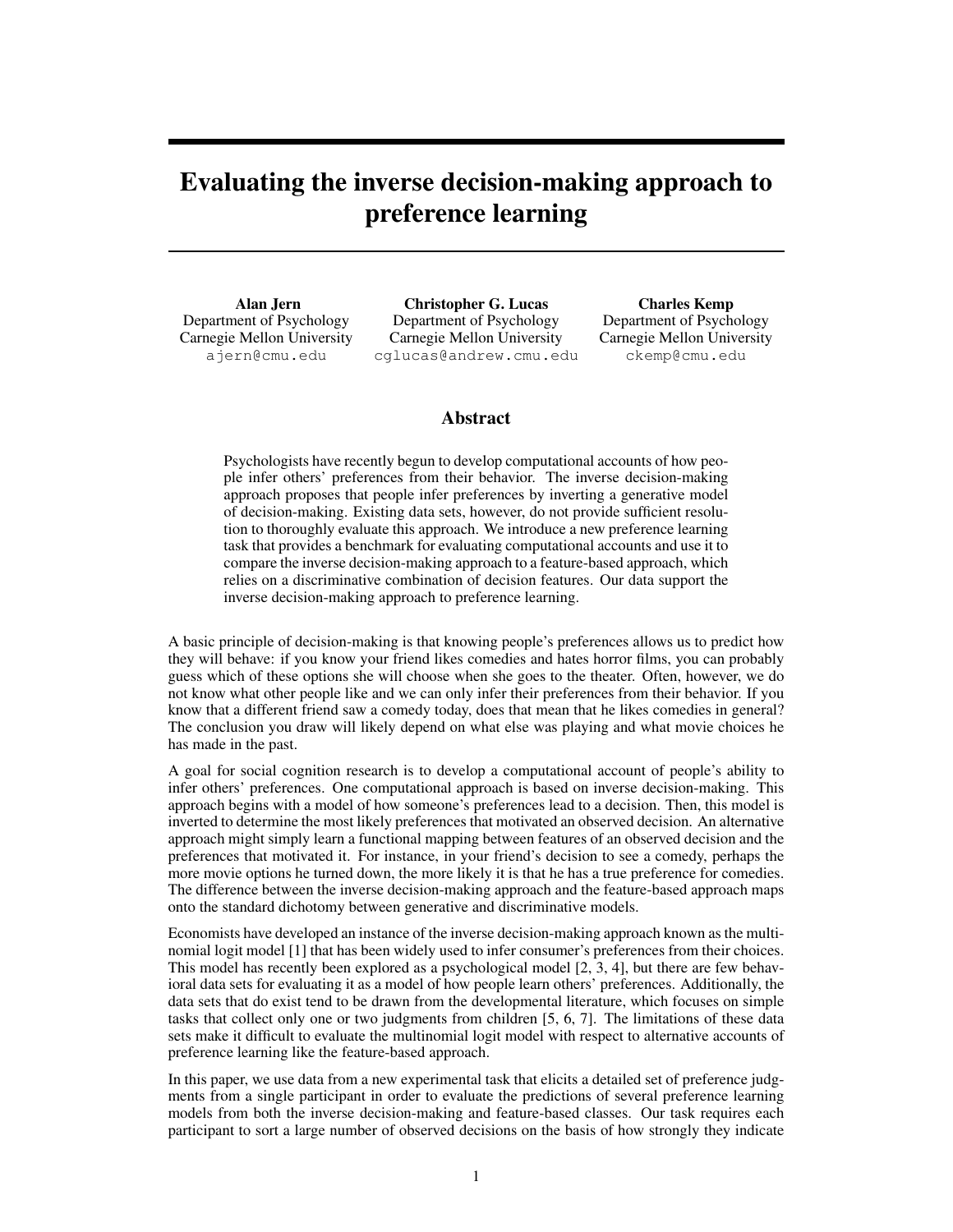

Figure 1: (a)–(c) Examples of the decisions used in the experiments. Each column represents one option and the boxes represent different effects. The chosen option is indicated by the black rectangle. (d) Features used by the weighted feature and ranked feature models. Features 5 and 10 involved maxima in Experiment 1, which focused on all positive effects, and minima in Experiment 2, which focused on all negative effects. The signs in parentheses indicate the direction of the feature that suggests a stronger preference in Experiment 1 / Experiment 2.

a preference for a chosen item. Because the number of decisions is large and these decisions vary on multiple dimensions, predicting how people will order them offers a challenging benchmark on which to compare computational models of preference learning. Data sets from these sorts of detailed tasks have proved fruitful in other domains. For example, data reported by Shepard, Hovland, and Jenkins [8]; Osherson, Smith, Wilkie, López, and Shafir [9]; and Wasserman, Elek, Chatlosh, and Baker [10] have motivated much subsequent research on category learning, inductive reasoning, and causal reasoning, respectively.

We first describe our preference learning task in detail. We then present several inverse decisionmaking and feature-based models of preference learning and compare these models' predictions to people's judgments in two experiments. The data are well predicted by models that follow the inverse decision-making approach, suggesting that this computational approach may help explain how people learn others' preferences.

# 1 Multi-attribute decisions and revealed preferences

We designed a task that can be used to elicit a large number of preference judgments from a single participant. The task involves a set of observed multi-attribute decisions, some examples of which are represented visually in Figure 1. Each decision is among a set of options and each option produces a set of effects. Figure 1 shows several decisions involving a total of five effects distributed among up to five options. The differently colored boxes represent different effects and the chosen option is marked by a black rectangle. For example, 1a shows a choice between an option with four effects and an option with a single effect; here, the decision maker chose the second option.

In our task, people are asked to rank a large number of these decisions by how strongly they suggest that the decision maker had a preference for a particular effect (e.g., effect x in Figure 1). By imposing some minimal constraints, the space of unique multi-attribute decisions is finite and we can obtain rankings for every decision in the space. For example, Figure 2c shows a complete list of 47 unique decisions involving up to five effects, subject to several constraints described later.

Three of these decisions are shown in Figure 1. If all the effects are positive—pieces of candy, for example—the first decision (1a) suggests a strong preference for candy x, because the decision maker turned down four pieces in favor of one. The second decision (1b), however, offers much weaker evidence because nearly everyone would choose four pieces of candy over one, even without a specific preference for x. The third decision (1c) provides evidence that is strong but perhaps not quite as strong as the first decision. When all effects are negative—like electric shocks at different body locations—decision makers may still find some effects more tolerable than others, but different inferences are sometimes supported. For example, for negative effects, 1a provides weak evidence that x is relatively tolerable because nearly everyone would choose one shock over four.

# 2 A computational account of preference learning

We now describe a simple computational model for learning a person's preferences after observing that person make a decision like the ones in Figure 1. We assume that there are  $n$  available options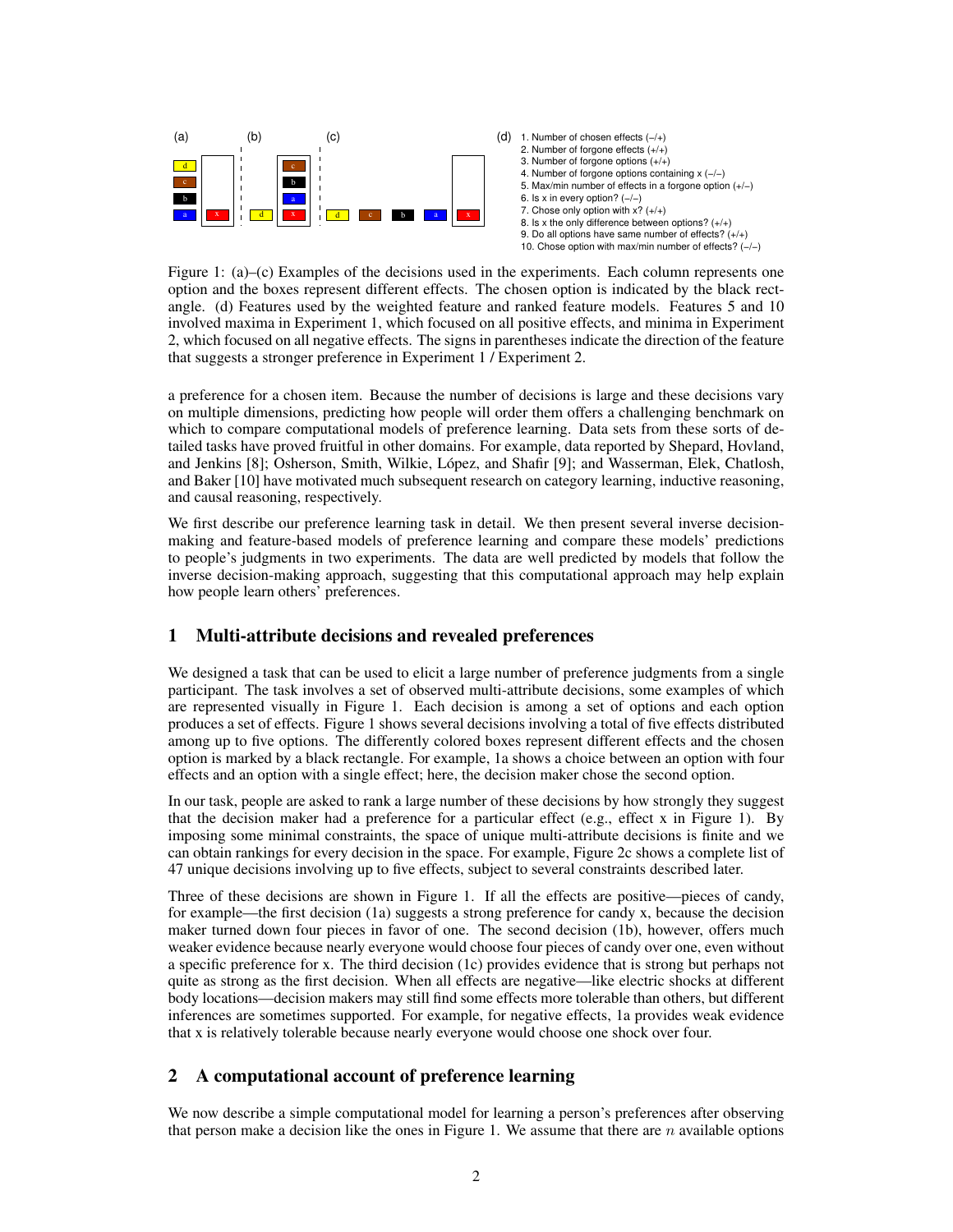${o_1, \ldots, o_n}$ , each of which produces one or more effects from the set  ${f_1, f_2, \ldots, f_m}$ . For simplicity, we assume that effects are binary. Let  $u_i$  denote the utility the decision maker assigns to effect  $f_i$ .

We begin by specifying a model of decision-making that makes the standard assumptions that decision makers tend to choose things with greater utility and that utilities are additive. That is, if  $f_j$  is a binary vector indicating the effects produced by option  $o_j$  and u is a vector of utilities assigned to each of the m effects, then the total utility associated with option  $o_j$  can be expressed as  $U_j = \mathbf{f_j}^T \mathbf{u}$ . We complete the specification of the model by applying the Luce choice rule [11], a common psychological model of choice behavior, as the function that chooses among the options:

$$
p(c = o_j | \mathbf{u}, \mathbf{f}) = \frac{\exp(U_j)}{\sum_{k=1}^n \exp(U_k)} = \frac{\exp(\mathbf{f_j}^T \mathbf{u})}{\sum_{k=1}^n \exp(\mathbf{f_k}^T \mathbf{u})}
$$
(1)

where  $c$  denotes the choice made.

This model can predict the choice someone will make among a specified set of options, given the utilities that person assigns to the effects in each option. To obtain estimates of someone's utilities, we invert this model by applying Bayes' rule:

$$
p(\mathbf{u}|c, \mathbf{F}) = \frac{p(c|\mathbf{u}, \mathbf{F})p(\mathbf{u})}{p(c|\mathbf{F})}
$$
(2)

where  $F = \{f_1, \ldots, f_n\}$  specifies the available options and their corresponding effects. This is the multinomial logit model [1], a standard econometric model. In order to apply Equation 2 we must specify a prior  $p(u)$  on the utilities. We adopt a standard approach that places independent Gaussian priors on the utilities:  $u_i \sim \mathcal{N}(\mu, \sigma^2)$ . For decisions where effects are positive—like candies—we set  $\mu = 2\sigma$ , which corresponds to a prior distribution that places approximately 2% of the probability mass below zero. Similarly, for negative effects—like electric shocks—we set  $\mu = -2\sigma$ .

#### 2.1 Ordering a set of observed decisions

Equation 2 specifies a posterior probability distribution over utilities for a single observed decision but does not provide a way to compare the inferences drawn from multiple decisions for the purposes of ordering them. Suppose we are interested in a decision maker's preference for effect x and we wish to order a set of decisions by how strongly they support this preference. Two criteria for ordering the decisions are as follows:

Absolute utility

\n
$$
E(u_x|c, \mathbf{F}) = E_{u_x} \left( \frac{p(c|u_x, \mathbf{F})p(u_x)}{p(c|\mathbf{F})} \right)
$$
\nRelative utility

\n
$$
p(\forall j \ u_x \ge u_j|c, \mathbf{F}) = \frac{p(c|\forall j \ u_x \ge u_j, \mathbf{F})p(\forall j \ u_x \ge u_j)}{p(c|\mathbf{F})}
$$

The absolute utility model orders decisions by the mean posterior utility for effect x. This criterion is perhaps the most natural way to assess how much a decision indicates a preference for x, but it requires an inference about the utility of x in isolation, and research suggests that people often think about the utility of an effect only in relation to other salient possibilities [12]. The relative utility model applies this idea to preference learning by ordering decisions based on how strongly they suggest that x has a greater utility than all other effects. The decisions in Figures 1b and 1c are cases where the two models lead to different predictions. If the effects are all negative (e.g., electric shocks), the absolute utility model predicts that 1b provides stronger evidence for a tolerance for x because the decision maker chose to receive four shocks instead of just one. The relative utility model predicts that 1c provides stronger evidence because 1b offers no way to determine the relative tolerance of the four chosen effects with respect to one another.

Like all generative models, the absolute and relative models incorporate three qualitatively different components: the likelihood term  $p(c|\mathbf{u}, \mathbf{F})$ , the prior  $p(\mathbf{u})$ , and the reciprocal of the marginal likelihood  $1/p(c|\mathbf{F})$ . We assume that the total number of effects is fixed in advance and, as a result, the prior term will be the same for all decisions that we consider. The two other components, however, will vary across decisions. The inverse decision-making approach predicts that both components should influence preference judgments, and we will test this prediction by comparing our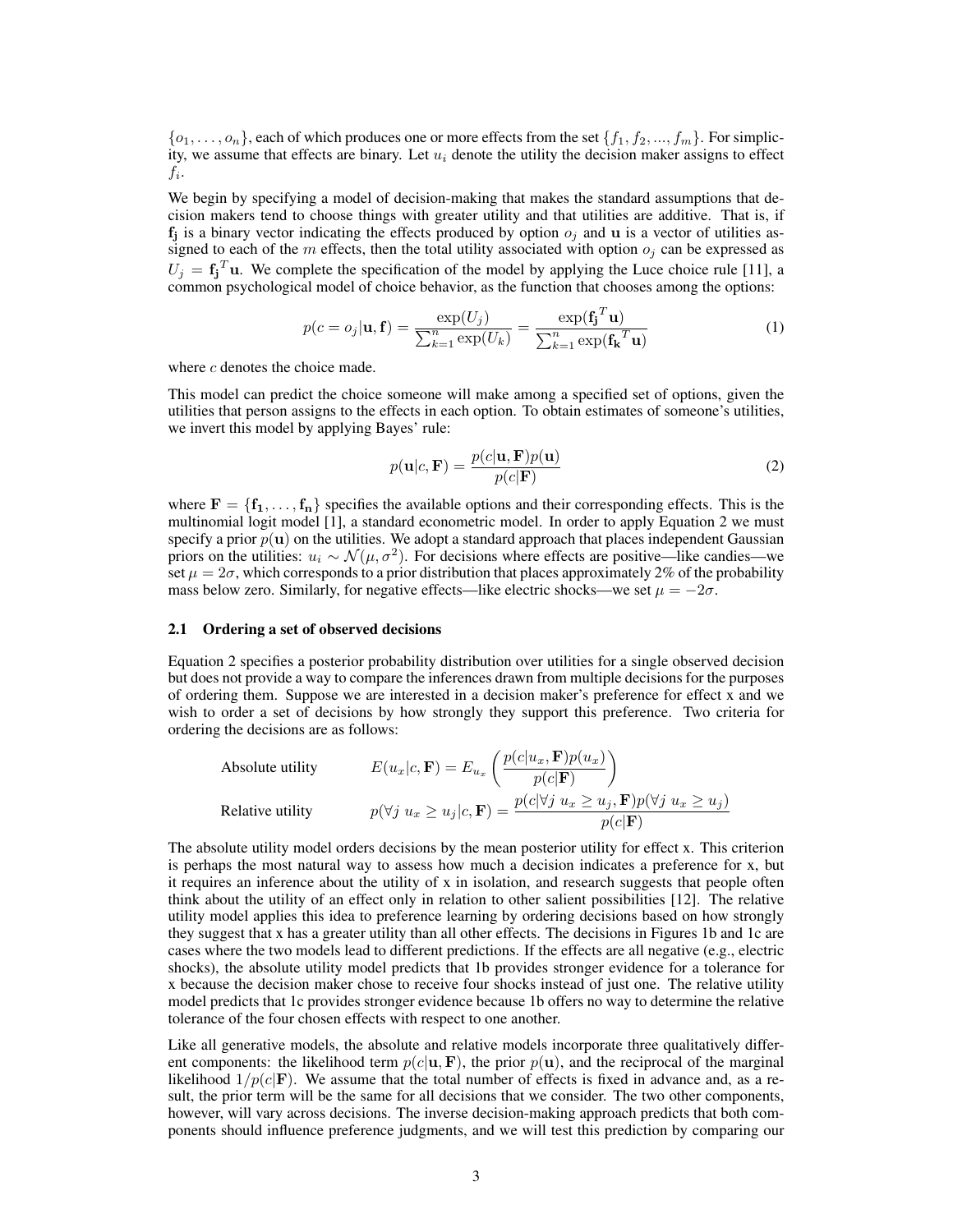two inverse decision-making models to two alternatives that rely only one of these components as an ordering criterion:

| Representativeness | $p(c \forall j \ u_x \geq u_j, \mathbf{F})$ |
|--------------------|---------------------------------------------|
| Surprise           | $1/p(c \mathbf{F})$                         |

The representativeness model captures how likely the observed decision would be if the utility for x were high, and previous research has shown that people sometimes rely on a representativeness computation of this kind [13]. The surprise model captures how unexpected the observed decision is overall; surprising decisions may be best explained in terms of a strong preference for x, but unsurprising decisions provide little information about x in particular.

#### 2.2 Feature-based models

We also consider a class of feature-based models that use surface features to order decisions. The ten features that we consider are shown in Figure 1d, where x is the effect of interest. As an example, the first feature specifies the number of effects chosen; because x is always among the chosen effects, decisions where few or no other effects belong to the chosen option suggest the strongest preference for x (when all effects are positive). This and the second feature were previously identified by Newtson [14]; we included the eight additional features shown in Figure 1d in an attempt to include all possible features that seemed both simple and relevant.

We consider two methods for combining this set of features to order a set of decisions by how strongly they suggest a preference for x. The first model is a standard linear regression model, which we refer to as the *weighted feature* model. The model learns a weight for each feature, and the rank of a given decision is determined by a weighted sum of its features. The second model is a *ranked feature* model that sorts the observed decisions with respect to a strict ranking of the features. The top-ranked feature corresponds to the primary sort key, the second-ranked feature to the secondary sort key, and so on. For example, suppose that the top-ranked feature is the number of chosen effects and the second-ranked feature is the number of forgone options. Sorting the three decisions in Figure 1 according to this criterion produces the following ordering: 1a,1c,1b. This notion of sorting items on the basis of ranked features has been applied before to decision-making [15, 16] and other domains of psychology [17], but we are not aware of any previous applications to preference learning.

Although our inverse decision-making and feature-based models represent two very different approaches, both may turn out to be valuable. An inverse decision-making approach may be the appropriate account of preference learning at Marr's [18] computational level, and a feature-based approach may capture the psychological processes by which the computational-level account is implemented. Our goal, therefore, is not necessarily to accept one of these approaches and dismiss the other. Instead, we entertain three distinct possibilities. First, both approaches may account well for the data, which would support the idea that they are valid accounts operating at different levels of analysis. Second, the inverse decision-making approach may offer a better account, suggesting that process-level accounts other than the feature-based approach should be explored. Finally, the feature-based approach may offer a better account, suggesting that inverse decision-making does not constitute an appropriate computational-level account of preference learning.

## 3 Experiment 1: Positive effects

Our first experiment focuses on decisions involving only positive effects. The full set of 47 decisions we used is shown in Figure 2c. This set includes every possible unique decision with up to five different effects, subject to the following constraints: (1) one of the effects (effect x) must always appear in the chosen option, (2) there are no repeated options, (3) each effect may appear in an option at most once, (4) only effects in the chosen option may be repeated in other options, and (5) when effects appear in multiple options, the number of effects is held constant across options. The first constraint is necessary for the sorting task, the second two constraints create a finite space of decisions, and the final two constraints limit attention to what we deemed the most interesting cases.

Method 43 Carnegie Mellon undergraduates participated for course credit. Each participant was given a set of cards, with one decision printed on each card. The decisions were represented visually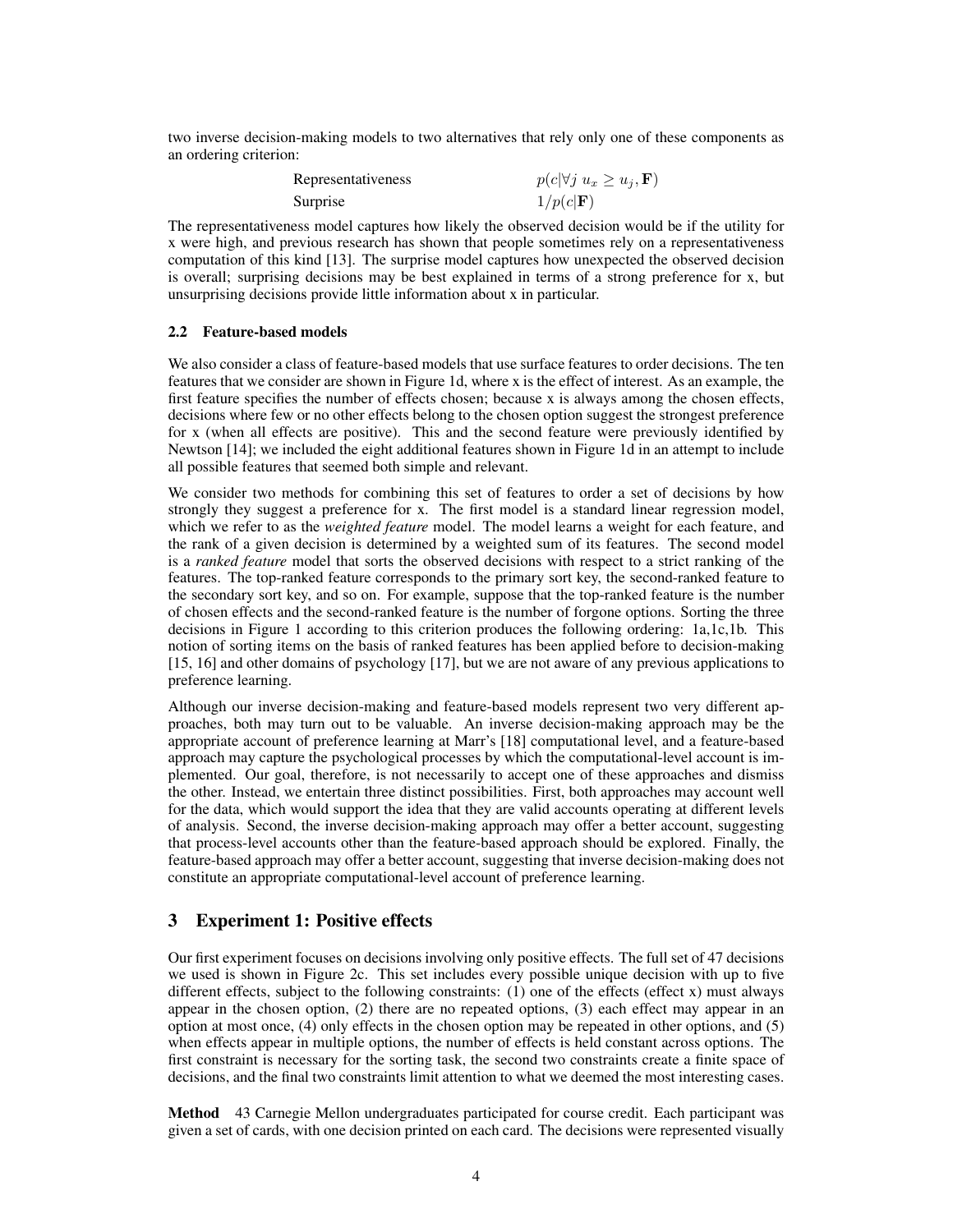

Figure 2: (a) Comparison between the absolute utility model rankings and the mean human rankings for Experiment 1. Each point represents one decision, numbered with respect to the list in panel c. (b) Comparison between the mean human rankings in Experiments 1 and 2. In both scatter plots, the solid diagonal lines indicate a perfect correspondence between the two sets of rankings. (c) The complete set of decisions, ordered by the mean human rankings from Experiment 1. Options are separated by vertical bars and the chosen option is always at the far right. Participants were always asked about a preference for effect x.

as in Figure 1 but without the letter labels. Participants were told that the effects were different types of candy and each option was a bag containing one or more pieces of candy. They were asked to sort the cards by how strongly each decision suggested that the decision maker liked a particular target candy, labeled x in Figure 2c. They sorted the cards freely on a table but reported their final rankings by writing them on a sheet of paper, from weakest to strongest evidence. They were instructed to order the cards as completely as possible, but were told that they could assign the same ranking to a set of cards if they believed those cards provided equal evidence.

#### 3.1 Results

Two participants were excluded as outliers based on the criterion that their rankings for at least five decisions were at least three standard deviations from the mean rankings. We performed a hierarchical clustering analysis of the remaining 41 participants' rankings using rank correlation as a similarity metric. Participants' rankings were highly correlated: cutting the resulting dendrogram at 0.2 resulted in one cluster that included 33 participants and the second largest cluster included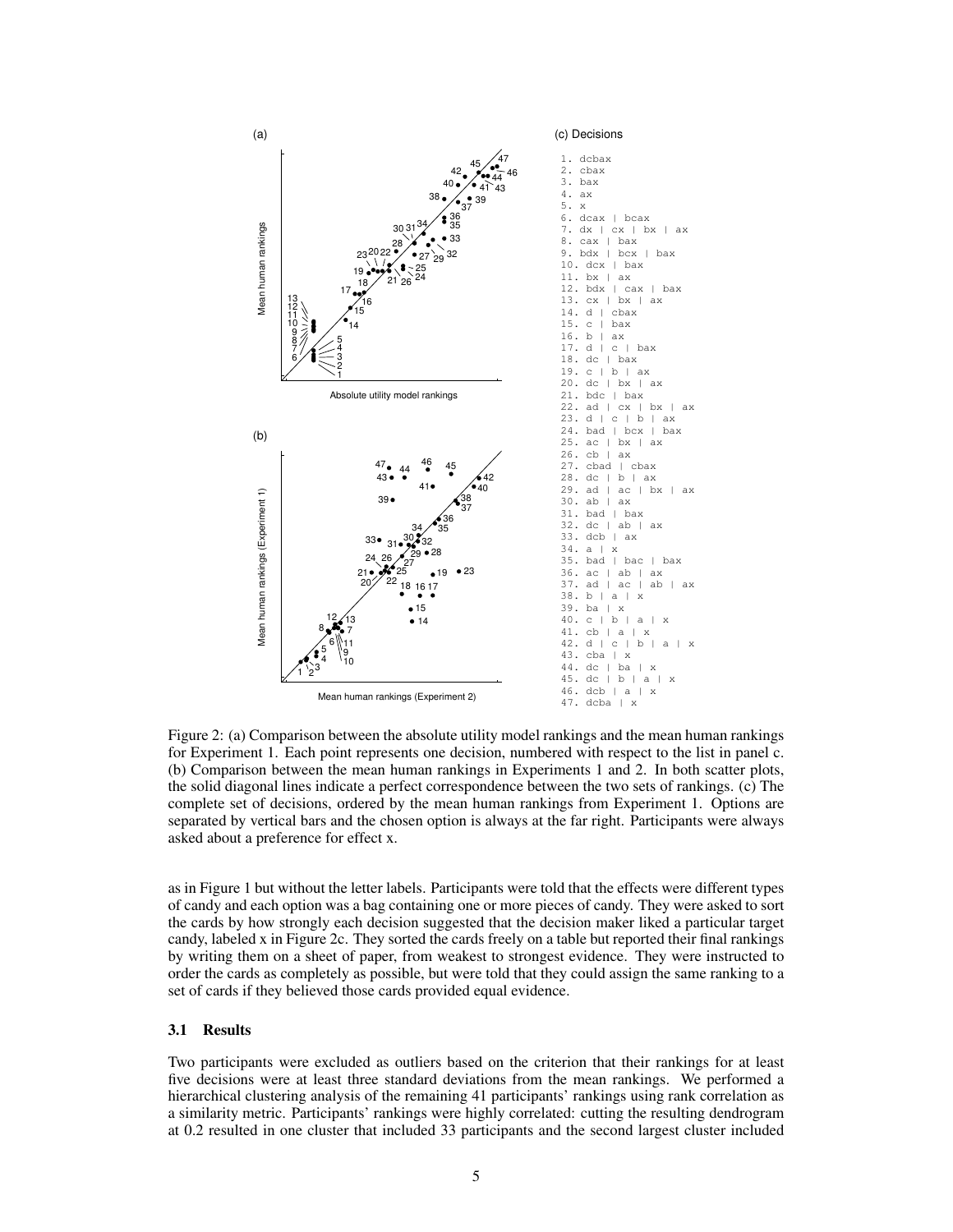

Figure 3: Comparison between human rankings in both experiments and predicted rankings from four models. The solid diagonal lines indicate a perfect correspondence between human and model rankings.

only 3 participants. Thus, we grouped all participants together and analyzed their mean rankings. The 0.2 threshold was chosen because it produced the most informative clustering in Experiment 2.

Inverse decision-making models We implemented the inverse decision-making models using importance sampling with 5 million samples drawn from the prior distribution  $p(\mathbf{u})$ . Because all the effects were positive, we used a prior on utilities that placed nearly all probability mass above zero  $(\mu = 4, \sigma = 2).$ 

The mean human rankings are compared with the absolute utility model rankings in Figure 2a, and the mean human rankings are listed in order in 2c. Fractional rankings were used for both the human data and the model predictions. The human rankings in the figure are the means of participants' fractional rankings. The first row of Figure 3 contains similar plots that allow comparison of the four models we considered. In these plots, the solid diagonal lines indicate a perfect correspondence between model and human rankings. Thus, the largest deviations from this line represent the largest deviations in the data from the model's predictions.

Figure 3 shows that the absolute and relative utility models make virtually identical predictions and both models provide a strong account of the human rankings as measured by mean absolute error  $(MAE = 2.3$  in both cases). Moreover, both models correctly predict the highest ranked decision and the set of lowest ranked decisions. The only clear discrepancy between the model predictions and the data is the cluster of points at the lower left, labeled as Decisions 6–13 in Figure 2a. These are all cases in which effect x appears in all options and therefore these decisions provide no information about a decision maker's preference for x. Consequently, the models assign the same ranking to this group as to the group of decisions in which there is only a single option (Decisions 1–5). Although people appeared to treat these groups somewhat differently, the models still correctly predict that the entire group of decisions 1–13 is ranked lower than all other decisions.

The surprise and representativeness models do not perform nearly as well (*MAE* = 7.0 and 17.8, respectively). Although the surprise model captures some of the general trends in the human rankings, it makes several major errors. For example, consider Decision 7:  $dx \, | \, cx \, | \, bx \, | \, ax$ . This decision provides no information about a preference for x because it appears in every option. The decision is surprising, however, because a decision maker choosing at random from these options would make the observed choice only  $1/4$  of the time. The representativeness model performs even worse, primarily because it does not take into account alternative explanations for why an option was chosen, such as the fact that no other options were available (e.g., Decision 1 in Figure 2c). The failure of these models to adequately account for the data suggests that both the likelihood  $p(c|\mathbf{u}, \mathbf{F})$  and marginal likelihood  $p(c|F)$  are important components of the absolute and relative utility models.

Feature-based models We compared the performance of the absolute and relative utility models to our two feature-based models: the weighted feature and ranked feature models. For each participant,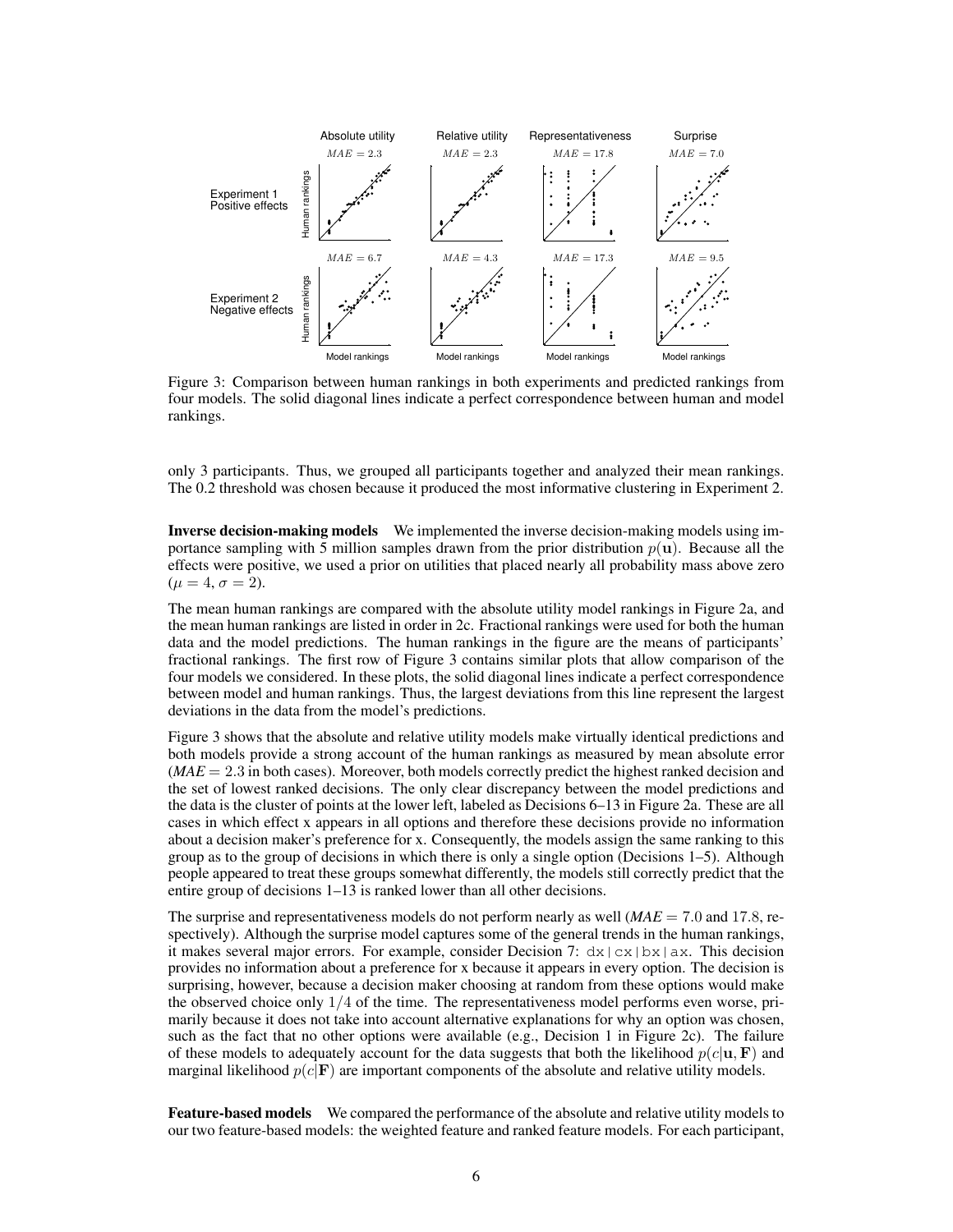

Figure 4: Results of the feature-based model analysis from Experiment 1 for (a) the weighted feature models and (b) the ranked feature models. The histograms show the minimum number of features needed to match the accuracy (measured by *MAE*) of the absolute utility model for each participant.

we considered every subset of features<sup>1</sup> in Figure 1d in order to determine the minimum number of features needed by the two models to achieve the same level of accuracy as the absolute utility model, as measured by mean absolute error. The results of these analyses are shown in Figure 4. For the majority of participants, at least four features were needed by both models to match the accuracy of the absolute utility model. For the weighted feature model, 14 participants could not be fit as well as the absolute utility model even when all ten features were considered. These results indicate that a feature-based account of people's inferences in our task must be supplied with a relatively large number of features. By contrast, the inverse decision-making approach provides a relatively parsimonious account of the data.

# 4 Experiment 2: Negative effects

Experiment 2 focused on a setting in which all effects are negative, motivated by the fact that the inverse decision-making models predict several major differences in orderings when effects are negative rather than positive. For instance, the absolute utility model's relative rankings of the decisions in Figures 1a and 1b are reversed when all effects are negative rather than positive.

Method 42 Carnegie Mellon undergraduates participated for course credit. The experimental design was identical to Experiment 1 except that participants were told that the effects were electric shocks at different body locations. They were asked to sort the cards on the basis of how strongly each decision suggested that the decision maker finds shocks at the target location relatively tolerable. The model predictions were derived in the same way as for Experiment 1, but with a prior distribution on utilities that placed nearly all probability mass below zero ( $\mu = -4$ ,  $\sigma = 2$ ) to reflect the fact that effects were all negative.

#### 4.1 Results

Three participants were excluded as outliers by the same criterion applied in Experiment 1. The resulting mean rankings are compared with the corresponding rankings from Experiment 1 in Figure 2b. The figure shows that responses based on positive and negative effects were substantially different in a number of cases. Figure 3 shows how the mean rankings compare to the predictions of the four models we considered. Although the relative utility model is fairly accurate, no model achieves the same level of accuracy as the absolute and relative utility models in Experiment 1. In addition, the relative utility model provides a poor account of the responses of many individual participants. To better understand responses at the individual level, we repeated the hierarchical clustering analysis described in Experiment 1, which revealed that 29 participants could be grouped into one of four clusters, with the remaining participants each in their own clusters. We analyzed these four clusters independently, excluding the 10 participants that could not be naturally grouped.

We compared the mean rankings of each cluster to the absolute and relative utility models, as well as all one- and two-feature weighted feature and ranked feature models. Figure 5 shows that the mean rankings of participants in Cluster 1 ( $N = 8$ ) were best fit by the absolute utility model, the mean rankings of participants in Cluster 2 ( $N = 12$ ) were best fit by the relative utility model, and the mean rankings of participants in Clusters 3 ( $N = 3$ ) and 4 ( $N = 6$ ) were better fit by feature-based models than by either the absolute or relative utility models.

<sup>&</sup>lt;sup>1</sup>A maximum of six features was considered for the ranked feature model because considering more features was computationally intractable.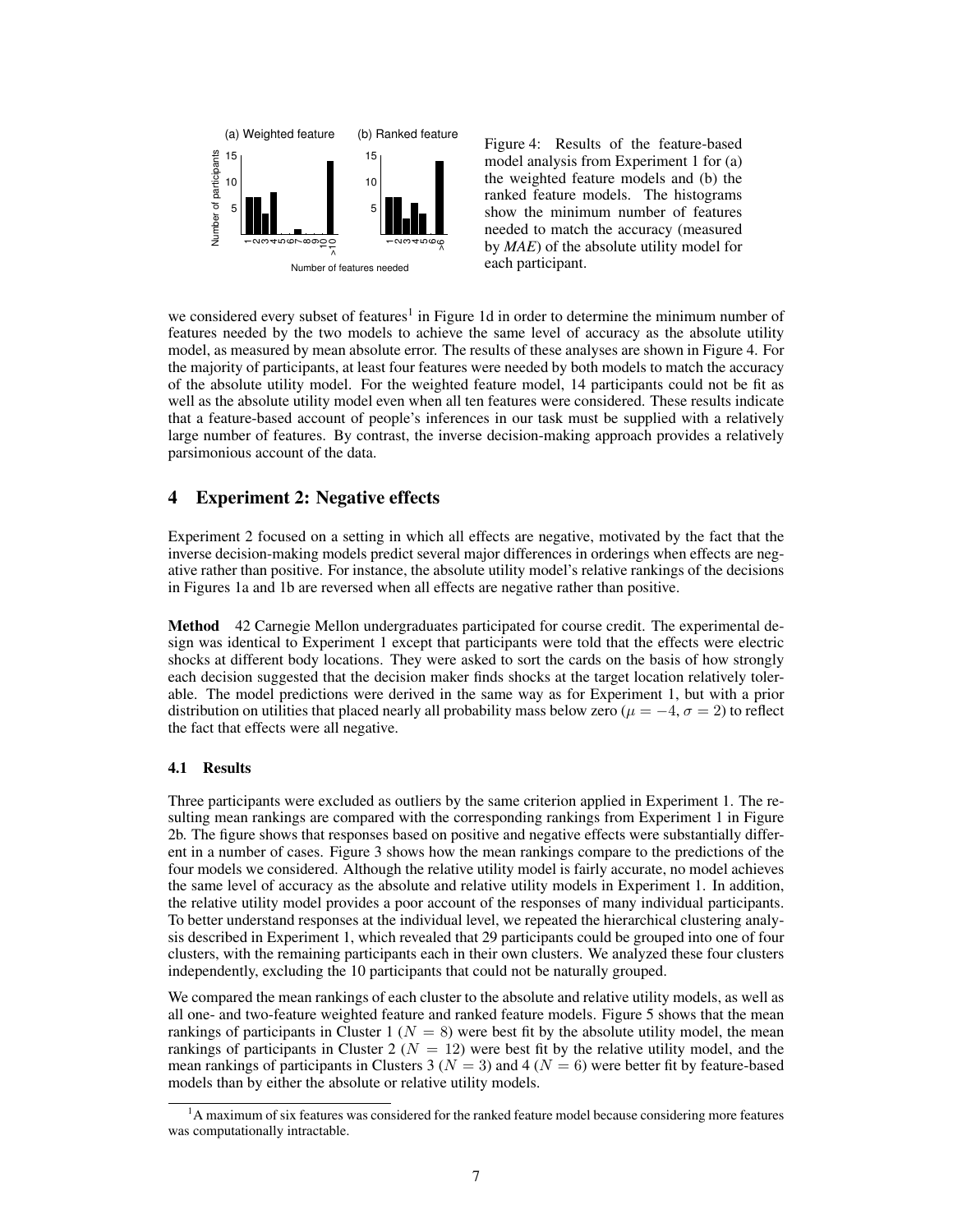

Figure 5: Comparison between human rankings for four clusters of participants identified in Experiment 2 and predicted rankings from three models. Each point in the plots corresponds to one decision and the solid diagonal lines indicate a perfect correspondence between human and model rankings. The third row shows the predictions of the best-fitting two-factor weighted feature model for each cluster. The two factors listed refer to Figure 1d.

To examine how well the models accounted for individuals' rankings within each cluster, we compared the predictions of the inverse decision-making models to the best-fitting two-factor featurebased model for each participant. In Cluster 1, 7 out of 8 participants were best fit by the absolute utility model; in Cluster 2, 8 out of 12 participants were best fit by the relative utility model; in Clusters 3 and 4, all participants were better fit by feature-based models. No single feature-based model provided the best fit for more than two participants, suggesting that participants not fit well by the inverse decision-making models were not using a single alternative strategy.

Applying the feature-based model analysis from Experiment 1 to the current results revealed that the weighted feature model required an average of 6.0 features to match the performance of the absolute utility model for participants in Cluster 1, and an average of 3.9 features to match the performance of the relative utility model for participants in Cluster 2. Thus, although a single model did not fit all participants well in the current experiment, many participants were fit well by one of the two inverse decision-making models, suggesting that this general approach is useful for explaining how people reason about negative effects as well as positive effects.

## 5 Conclusion

In two experiments, we found that an inverse decision-making approach offered a good computational account of how people make judgments about others' preferences. Although this approach is conceptually simple, our analyses indicated that it captures the influence of a fairly large number of relevant decision features. Indeed, the feature-based models that we considered as potential process models of preference learning could only match the performance of the inverse decision-making approach when supplied with a relatively large number of features. We feel that this result rules out the feature-based approach as psychologically implausible, meaning that alternative process-level accounts will need to be explored. One possibility is sampling, which has been proposed as a psychological mechanism for approximating probabilistic inferences [19, 20]. However, even if process models that use large numbers of features are considered plausible, the inverse decision-making approach provides a valuable computational-level account that helps to explain which decision features are informative.

Acknowledgments This work was supported in part by the Pittsburgh Life Sciences Greenhouse Opportunity Fund and by NSF grant CDI-0835797.